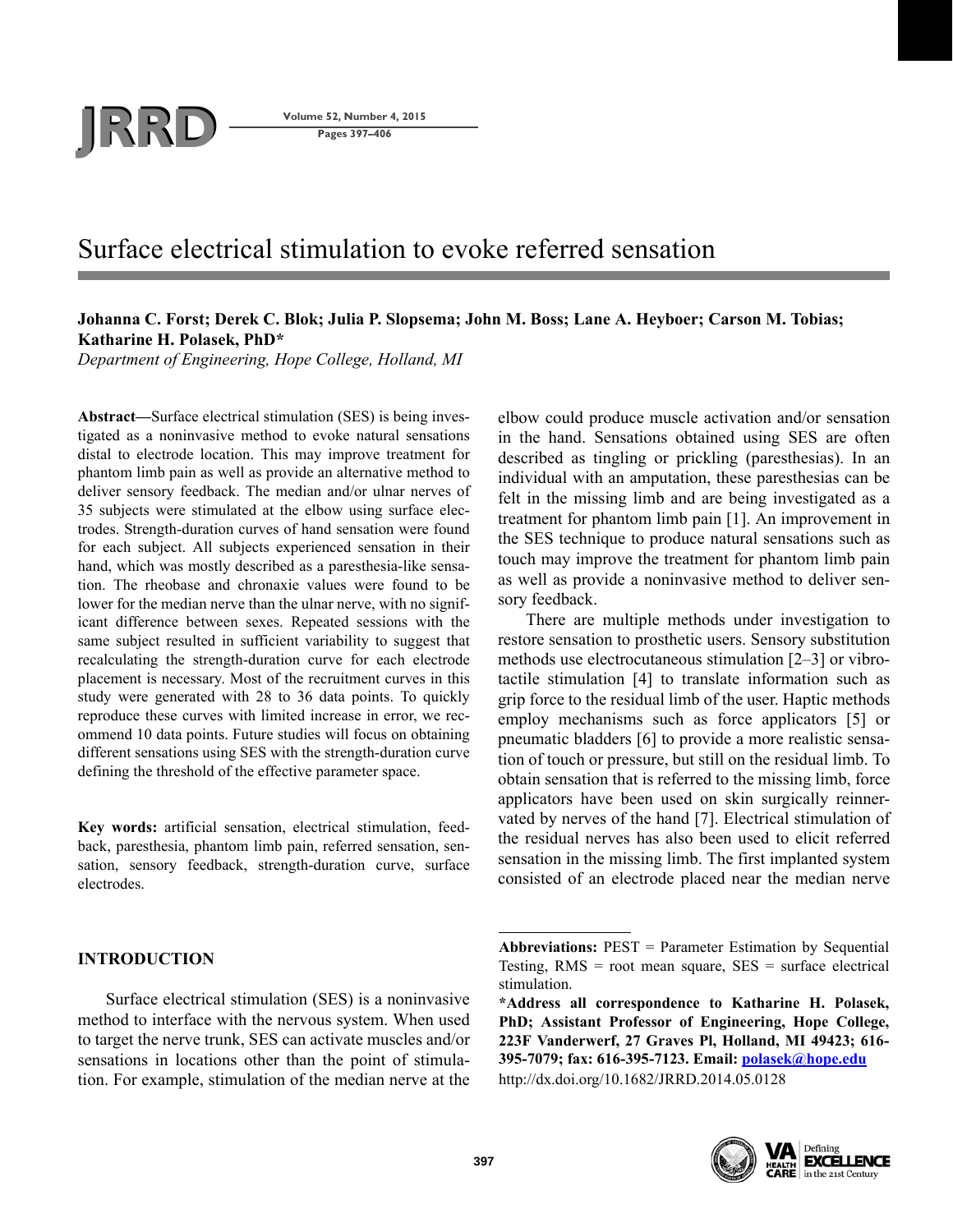and successfully provided sensations as if they were coming from the hand [8]. Improvements in technology have made an implanted system more feasible, and several groups have been re-evaluating the use of implanted nerve stimulation to communicate sensory information. Using wires inserted into the nerve, tactile-like sensations have been produced that change in magnitude and location based on the stimulation [9–11]. In addition, Tan et al. used nerve cuff electrodes to produce sensations at different locations in the hand through extraneural stimulation and found that nonstandard waveforms can elicit touch-like sensations without paresthesias [12]. The goal of this research is to develop a noninvasive method to elicit natural, referred sensation. This article reports preliminary work focused on defining the parameter space.

Threshold values for electrical stimulation can be described using a stimulus amplitude and duration relationship called a strength-duration curve. Prior studies investigating the strength-duration curve for SES of sensory fibers used compound action potentials to quantify the response [13–14] rather than reported *referred sensation*. Establishing this baseline relationship for referred sensation was an important first step to looking at the ability of electrical stimulation to produce natural sensations.

In this article, we report the testing of three hypotheses. First, SES at the elbow can produce referred sensation in the hand without causing discomfort in other locations. Second, the strength-duration curve can be found using reported sensation as a measure of threshold rather than a physiological measurement. Third, it is possible to produce a natural sensation using SES.

# **METHODS**

## **Experimental Setup**

Subjects between the ages of 18 and 65 were recruited from the Hope College campus community. The protocol was approved by the Hope College Human Subject Review Board, and all subjects gave written informed consent. Each study session lasted from 45 to 90 min, and subjects were compensated for their time. To look at variability between sessions, we tested 10 of the subjects at a second session, at least a week later than their first visit.

Prior to their scheduled session, subjects were instructed to drink plenty of fluids to reduce their skin impedance. They were also given a bottle of water to drink during the trial. After giving consent, subjects were instructed to wash their left elbow and then were seated in an upright chair with their left arm extended on a padded table. No hair removal was performed. Rubbing alcohol was used to clean the skin before applying the electrodes over the median or ulnar nerve (**Figure 1**). For median nerve stimulation, electrodes were placed over the biceps tendon with the cathode placed proximal to the anode. For ulnar nerve stimulation, electrodes were placed over the groove between the olecranon of the ulna and the medial epicondyle of the humerus on the back of the elbow (where the ulnar nerve is most superficial). A photograph was taken of the electrodes to document their location and an elastic band was wrapped around the arm to assist electrode adhesion. Subjects' hands were hidden from view prior to stimulation to prevent a disparity between what was being felt and seen.

Stimulation was supplied via voltage-controlled, charge-balanced, biphasic, nonsymmetric pulses. Pulses were nonsymmetric in that the anodic phase was set to a maximum value of 4 V, with a width as needed to balance the charge [15–16]. This was done to prevent activation under the anode. The stimulation waveforms were created in MATLAB (The MathWorks, Inc; Natick, Massachusetts) and delivered using a National Instruments USB DAQ (NI USB-6229; Austin, Texas) and an isolated biostimulator (model A13–75, Coulbourn Instruments; Pittsburgh, Pennsylvania, or BIOPAC STIMSOLA; Goleta, California). Adhesive electrodes were cut to 30 mm by



#### **Figure 1.**

Electrode location for targeting **(a)** median nerve and **(b)** ulnar nerve. Filled ovals are active electrodes and open ovals are return electrodes. Figure modified from Grey H. Anatomy of the human body. Philadelphia (PA): Lea & Febiger; 1918.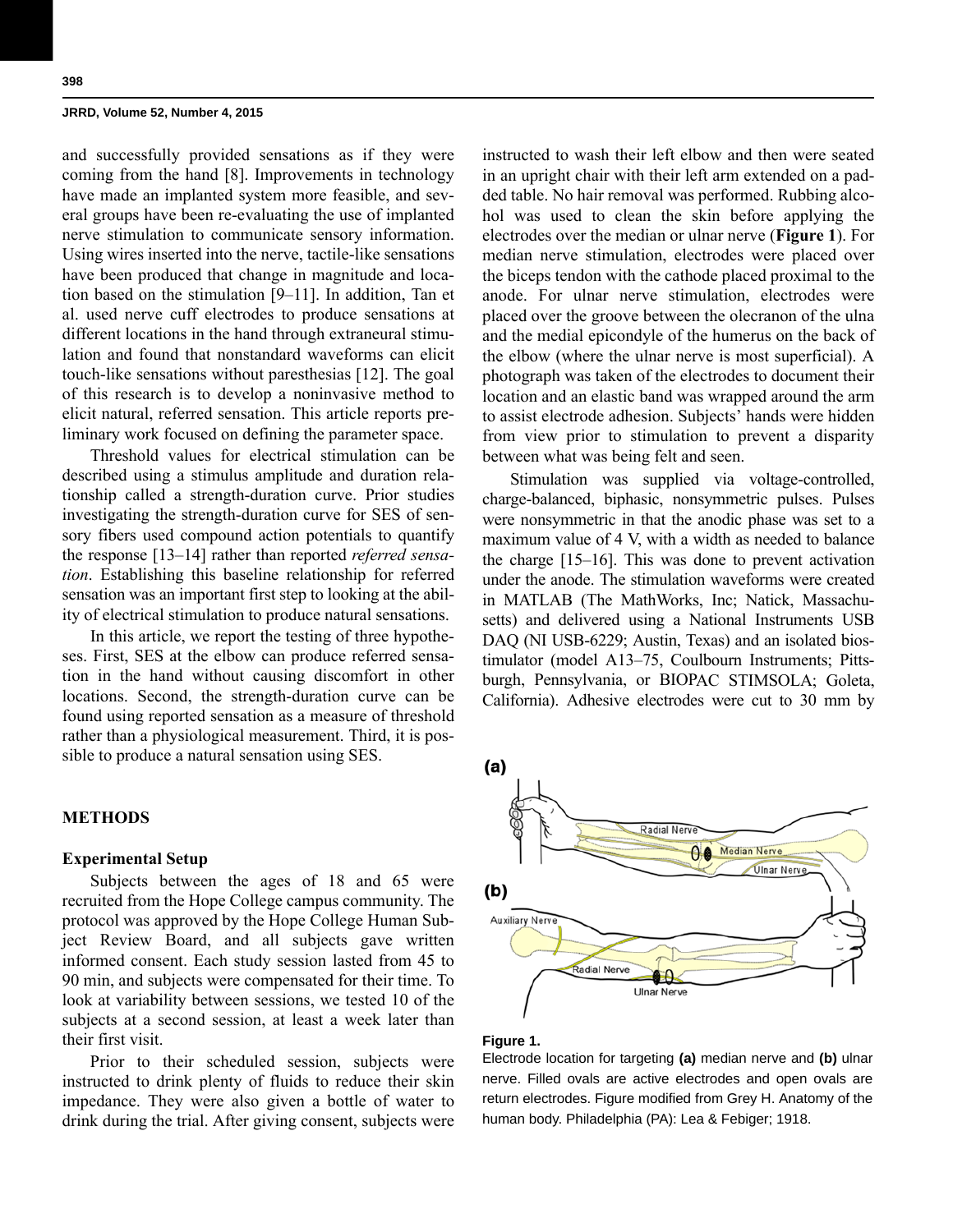17 mm (ValuTrode, Axelgaard Manufacturing; Fallbrook, California). Data were recorded in MATLAB throughout testing based on participant feedback.

Testing began by ramping the voltage amplitude in increments of 0.5 V at a constant 500 μs pulse duration and 50 Hz frequency to allow the subject to become accustomed to the stimulus and determine approximate hand sensation threshold values. Ramping continued until the subject indicated his or her maximum comfort level, which was not reached again throughout the remainder of the study. The subjects were then instructed to adjust their arm position until maximum distal sensation was achieved while minimizing muscle activation and forearm sensation. Once an acceptable arm position was found, subjects were asked to refrain from arm and shoulder movements for the remainder of the test and a photograph was taken to document their position.

#### **Data Collection**

An adaptive psychophysical procedure, Parameter Estimation by Sequential Testing (PEST) [17–18], was used to determine threshold values for sensation in the hand using a range of pulse duration and amplitude values. PEST is a method of threshold detection that was developed to obtain a more accurate estimation of sensory data and remove some of the variability and bias that occur when collecting data using subject reporting. The procedure consisted of starting with a subthreshold stimulus and increasing until a hand sensation was reported and then decreasing until the sensation disappeared. This was continued with a decreasing step size until the step size was within a specified tolerance (**Figure 2**). The tolerance ranged from 0.5 to 2.5 percent of the threshold value.

Two protocols were used to determine the strengthduration curve over the course of testing. The original protocol was modified after the first set of subjects to increase the number of data points at lower pulse duration values. In Protocol 1, PEST was used to determine the threshold at 3 constant pulse durations (100, 500, and 1,000 μs) and 4 constant pulse amplitudes (7 total threshold points), with 4 responses at each point (28 total data points). In Protocol 2, the number of durations was increased to 5 (50, 100, 300, 500, and 1,000 μs) for 9 threshold points, with 4 responses at each point (36 total data points). In each case, the pulse amplitude voltages were chosen to span the range from threshold to maximum comfort that was estimated during initial ramping. Repeated stimulation values were presented in a quasirandom order.



#### **Figure 2.**

Example of using PEST (Parameter Estimation by Sequential Testing) to determine threshold from subject 2 with pulse amplitude of 29.5 V. Stimulation duration was varied (*y*-axis) at each stimulation number (*x*-axis), and subjects reported "YES" if they felt sensation in their hand or "NO" if they did not. Horizontal line depicts final threshold value.

# **Strength-Duration Curve**

A strength-duration threshold curve along with its rheobase and chronaxie values was constructed from the threshold points. The rheobase  $(V_{\rm Rh})$  is defined as the lowest amplitude required for nerve activation at infinite pulse durations. The chronaxie  $(\tau_C)$  is the corresponding pulse duration at twice the rheobase. A linear relationship between the voltage equivalent of charge (the product of threshold voltage,  $V_{\text{th}}$ , and threshold pulse duration, *t*) and pulse duration was used to estimate the rheobase voltage and the chronaxie time using **Equation 1** [19]. The fitted strength-duration curve was generated using the rheobase voltage, the chronaxie time, and **Equation 2**. This method has been found to produce the best fit for strength-duration data [13,20] and is illustrated in **Figure 3**.

$$
V_{\text{th}} \times t = V_{\text{Rh}}(t + \tau_C). \tag{1}
$$

$$
V_{\text{th}} = V_{\text{Rh}} \left( 1 + \frac{\tau_c}{t} \right) \tag{2}
$$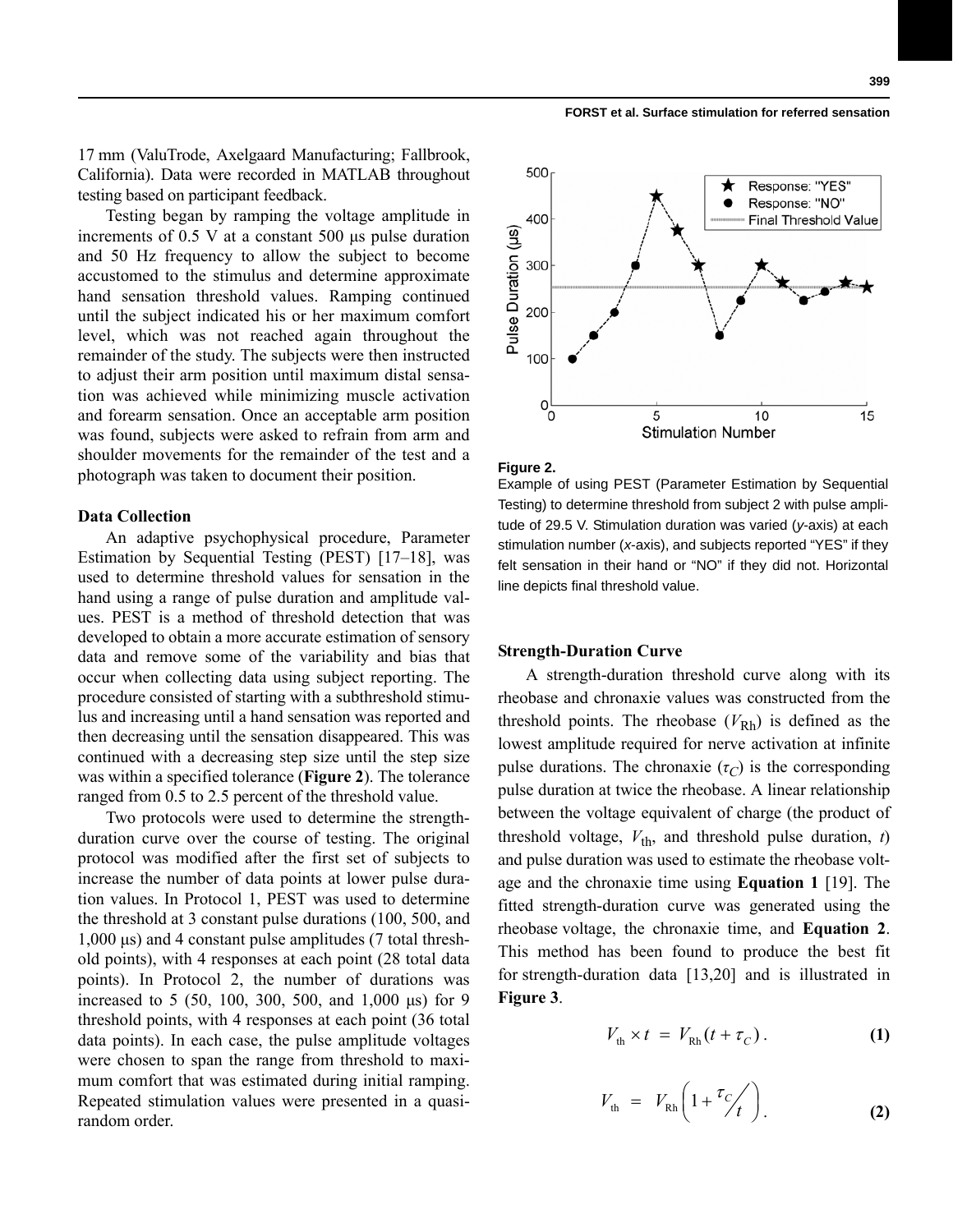

#### **Figure 3.**

Example strength-duration curve calculation from subject 20. **(a)** Product of pulse amplitude (Amp) and duration (Dur) was plotted against pulse duration. This linear relationship was used to calculate rheobase amplitude and chronaxie time using **Equation 1**. **(b)** Resultant strength-duration curve.

# **Data Analysis**

The chronaxie and rheobase values were compared using a two-tailed Student *t*-test between the following: median and ulnar nerves, male and female subjects for each nerve, and different sessions for each repeated subject. Data from Protocol 2 were also analyzed to quantify the effect of the protocol change.

The curves in this study were obtained using 7 or 9 different threshold points, with 4 responses at each point for a total of 28 or 36 data points. In future experiments, it will be desirable to quickly estimate this threshold curve to define the effective parameter space prior to collecting more detailed sensation information. The previously collected data were used to quantify the effect of additional data points on the accuracy of the threshold curve. Strength-duration curves were calculated for each subject using from 2 to 7 threshold points and 1 to 4 responses at each point. The root mean square (RMS) error was used to quantify how well each curve, calculated with a subset of the data, fit all of the data points. To determine the least number of data points to sufficiently reproduce the strength-duration curve, we used a repeated-measures analysis of variance to produce pairwise comparisons between the error at each subset of points and the error from using all data points.

# **Current- Versus Voltage-Controlled Stimulation**

Voltage-controlled stimulation is preferential to current-controlled stimulation when using adhesive surface electrodes. A loss of adhesion would increase the impedance of the electrode-skin interface. In voltage-controlled stimulation, this would decrease the injected current, which is not desirable but would not cause a risk to research subjects. A loss of adhesion when using currentcontrolled stimulation would produce increased current density and potentially cause skin burns [21]. For this reason, voltage-controlled stimulation was chosen for use in this project.

In order to compare these data with previously reported results, we performed a supplemental trial on the median nerve using current-controlled stimulation. Strength-duration curves were found using the reduced number of points suggested to decrease collection time. Five threshold points were found with two responses at each point using PEST as described previously (10 total data points). The 5 points consisted of 2 constant pulse durations (100 and 500 µs) and 3 pulse amplitudes to span the range between threshold and maximum comfort level.

# **RESULTS**

In all 46 testing sessions with 35 different subjects, distinguishable hand sensation was obtained from SES of the median or ulnar nerve at the elbow. The actual sensations varied from tingling to itchiness to pressing and were consistent with sensory innervation maps [22]. Hand and arm position varied between subjects but was maintained in a consistent position throughout testing of each individual subject. The main study consisted of 36 sessions and 25 different subjects, with 10 subjects participating in the comparison of repeated trials. Ten additional subjects were recruited to participate in the current-controlled stimulation study. Each study included an equal number of subjects of each sex; subjects ranged in age from 18 to 42 yr. A detailed breakdown of subjects by substudy is shown in **Table 1**.

# **Strength-Duration Curve**

Strength-duration curves for both the median and ulnar nerve are shown in **Figure 4**. The rheobase voltage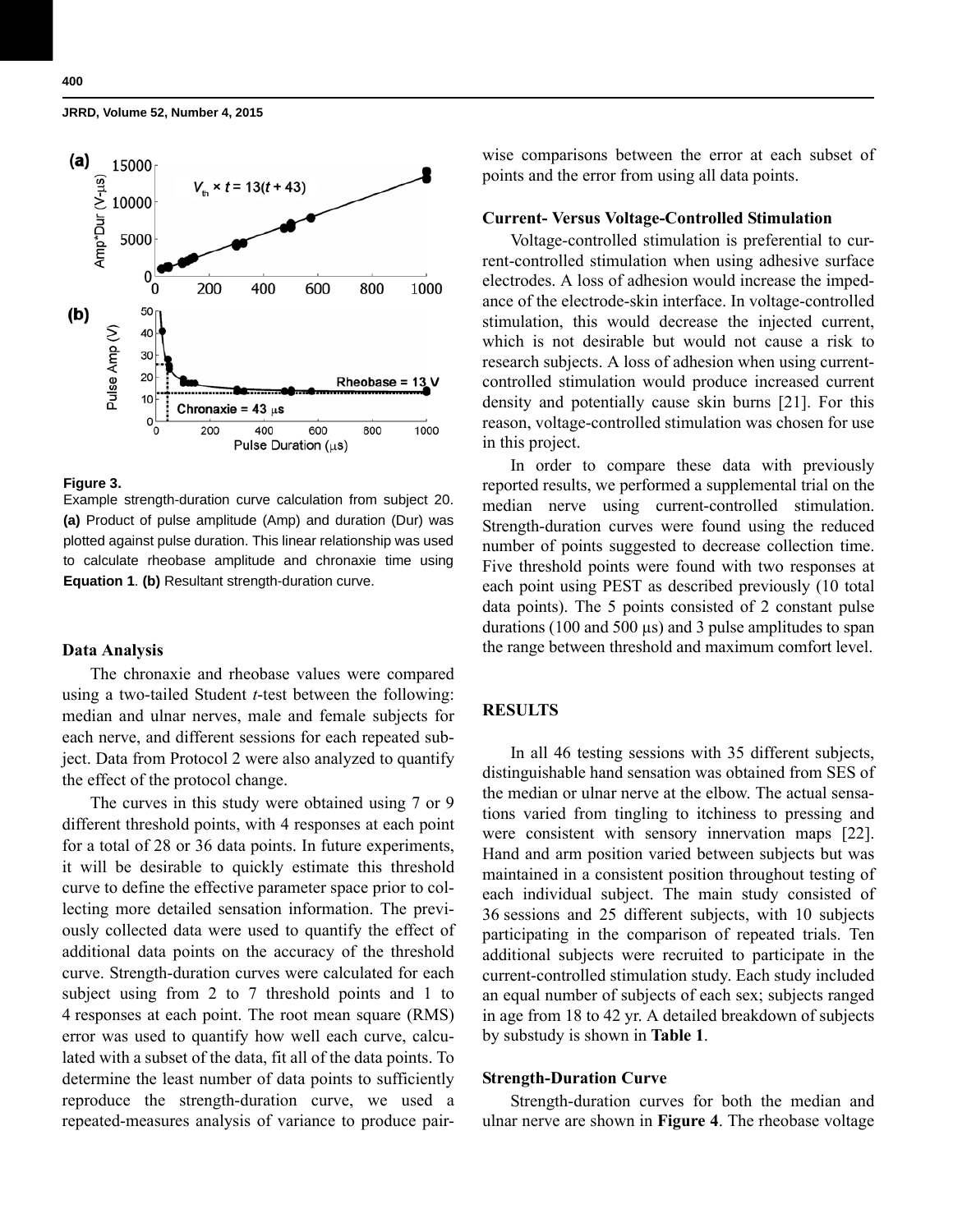| Variable                   | <b>Main Study</b> | <b>Repetitions</b> | $CC$ vs $VC^*$ |
|----------------------------|-------------------|--------------------|----------------|
| Median Nerve (Subject No.) | $1-10, 20-22$     | $1,3,9-10$         | $26 - 35$      |
| Ulnar Nerve (Subject No.)  | $5, 11-19, 23-25$ | $11-12, 15-17, 19$ |                |
| Mean Age (yr)              | 24                | 25                 | 19             |
| Left Handed (No.)          |                   |                    |                |

**Table 1.**

ranged from 6.8 to 26.7 V for the median nerve and from 14.8 to 32.7 V for the ulnar nerve. The chronaxie time ranged from 5.8 to 112.5 μs for the median nerve and from 4.1 to 63.1 μs for the ulnar nerve. Average values with standard deviations are shown in **Table 2**. No significant differences between the two protocols were found. Significant differences were found between the two nerves for both the rheobase voltage ( $p < 0.001$ ) and the chronaxie time ( $p < 0.05$ ). The average rheobase and chronaxie values were observed to be lower for female subjects than for males, but the differences were not significant  $(p > 0.05)$ . There was also a relationship between the circumference of the arm and the rheobase voltage for the median nerve ( $r = 0.3$ ; for the ulnar nerve,  $r = -0.01$ ), but this was not a significant correlation.

#### **Variability in Strength-Duration Between Sessions**

Ten subjects participated in a repeated trial, four on the median nerve and six on the ulnar nerve (**Figure 5**). The percent difference between sessions for the rheobase voltage ranged from 5.3 to 36.2 percent for the median nerve and 1.7 to 66.7 percent for the ulnar nerve. The chronaxie time had a larger variability, with percent differences ranging from 3 to 137 percent.

# **Efficient Calculation of Strength-Duration Curve**

The RMS error for each combination of number of threshold points and number of repeated responses is shown in **Figure 6**. As expected, the error for each number of responses decreased with the addition of threshold points. The error also decreased for each number of points with additional responses. For 2 responses per



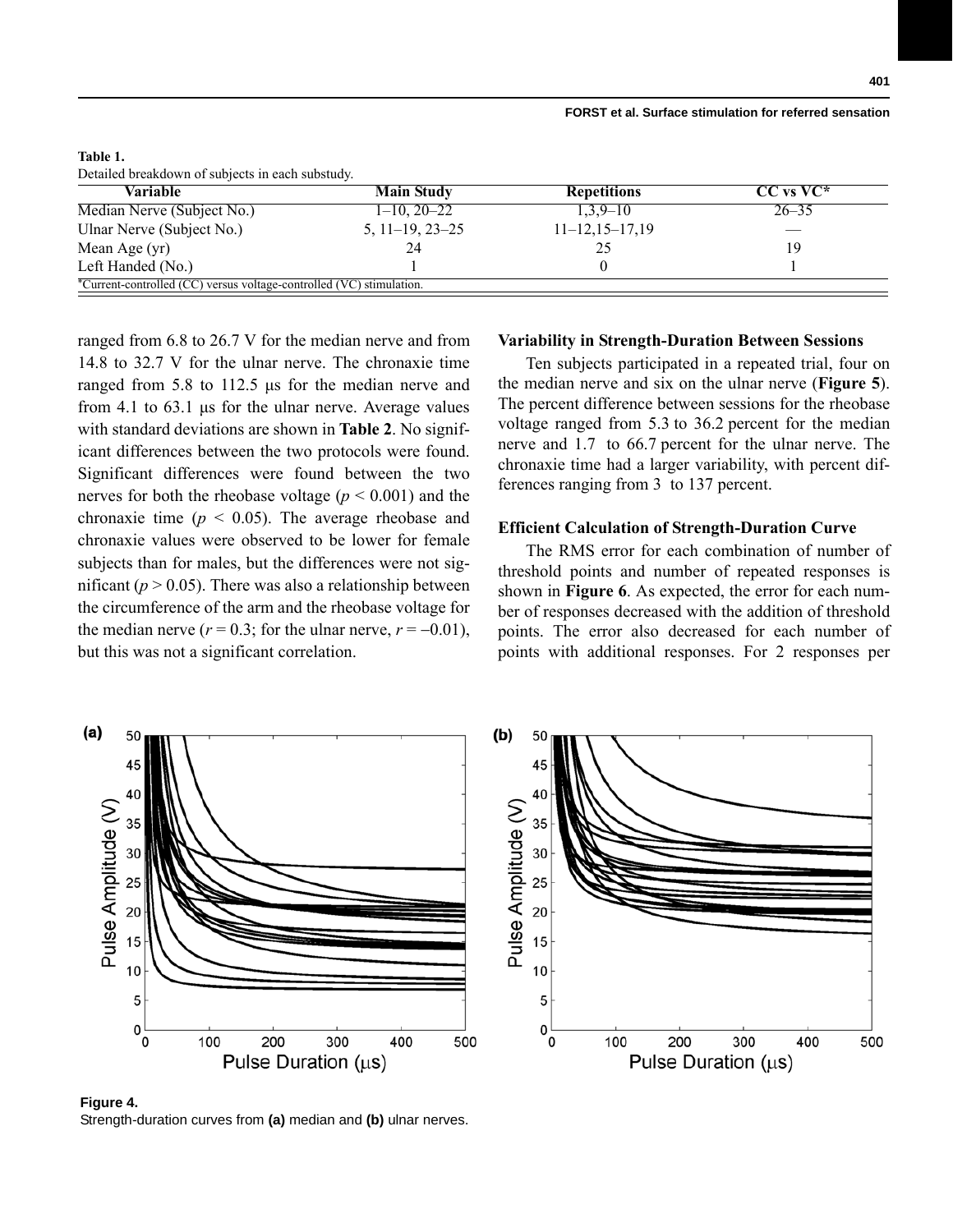# **Table 2.**

Average strength-duration curve properties.

| Variable     | <b>Rheobase</b><br>(V) | <b>Chronaxie</b><br>$(\mu s)$ | <b>Number</b> |
|--------------|------------------------|-------------------------------|---------------|
| Median Nerve | $15.0 \pm 5.4$         | $41.5 \pm 29.1$               | 17            |
| Protocol 1   | $14.9 \pm 6.0$         | $42.6 \pm 30.7$               | 12            |
| Protocol 2   | $15.2 \pm 4.1$         | $38.9 \pm 28.0$               | 5             |
| Ulnar Nerve  | $23.7 \pm 4.9$         | $23.6 \pm 17.7$               | 19            |
| Protocol 1   | $23.4 \pm 5.0$         | $25.7 \pm 19.4$               | 14            |
| Protocol 2   | $24.7 \pm 5.1$         | $17.7 \pm 10.8$               |               |

point, 5 or more threshold points resulted in error not significantly different than using all collected data points (10 or more total points). For 3 responses per point, 4 threshold points were needed, and for 4 responses per point, 3 threshold points were needed (12 total points for each case). There was more variability in the single response data so they were not included in the analysis. These results suggest that 10 data points (2 responses at each of 5 threshold points) will reduce the time required by 72 percent while not significantly increasing the error.

# **Current- Versus Voltage-Controlled Stimulation**

Ten subjects participated in a supplemental experiment to compare current- versus voltage-controlled stimulation. The average rheobase current was  $1.3 \pm 0.7$  mA. The average chronaxie time was  $628 \pm 300$  μs. Sensations obtained were similar to those reported previously from voltage-controlled stimulation.

# **DISCUSSION**

Hand sensation was obtained using SES of the median and ulnar nerve at the elbow in all subjects. Natural sensations were reported, but the vast majority of subjects experienced paresthesia-like sensations. In the past, strength-duration curves have been used to characterize neuromotor activity and nerve excitability, but here have been shown to also apply to referred sensation. There was sufficient variability between different sessions with the same subject to necessitate recalculating the strengthduration curve at each session, but it was found that 5 points with 2 responses at each point would sufficiently represent the curve. Finally, no difference was found between sensations reported using voltage-controlled versus current-controlled stimulation.

Data were found to support all three hypotheses. Strength-duration curves and hand sensation were found for all subjects. Natural sensations were reported, but rarely. Sensory information from mechanical receptors in the skin is coded using both frequency and timing of neuronal firing. For example, some receptors fire only at the beginning and end of a sensory event such as a touch.



#### **Figure 5.**

Repeated trials from **(a)** median and **(b)** ulnar nerves. Curves from same subject are depicted using same line type.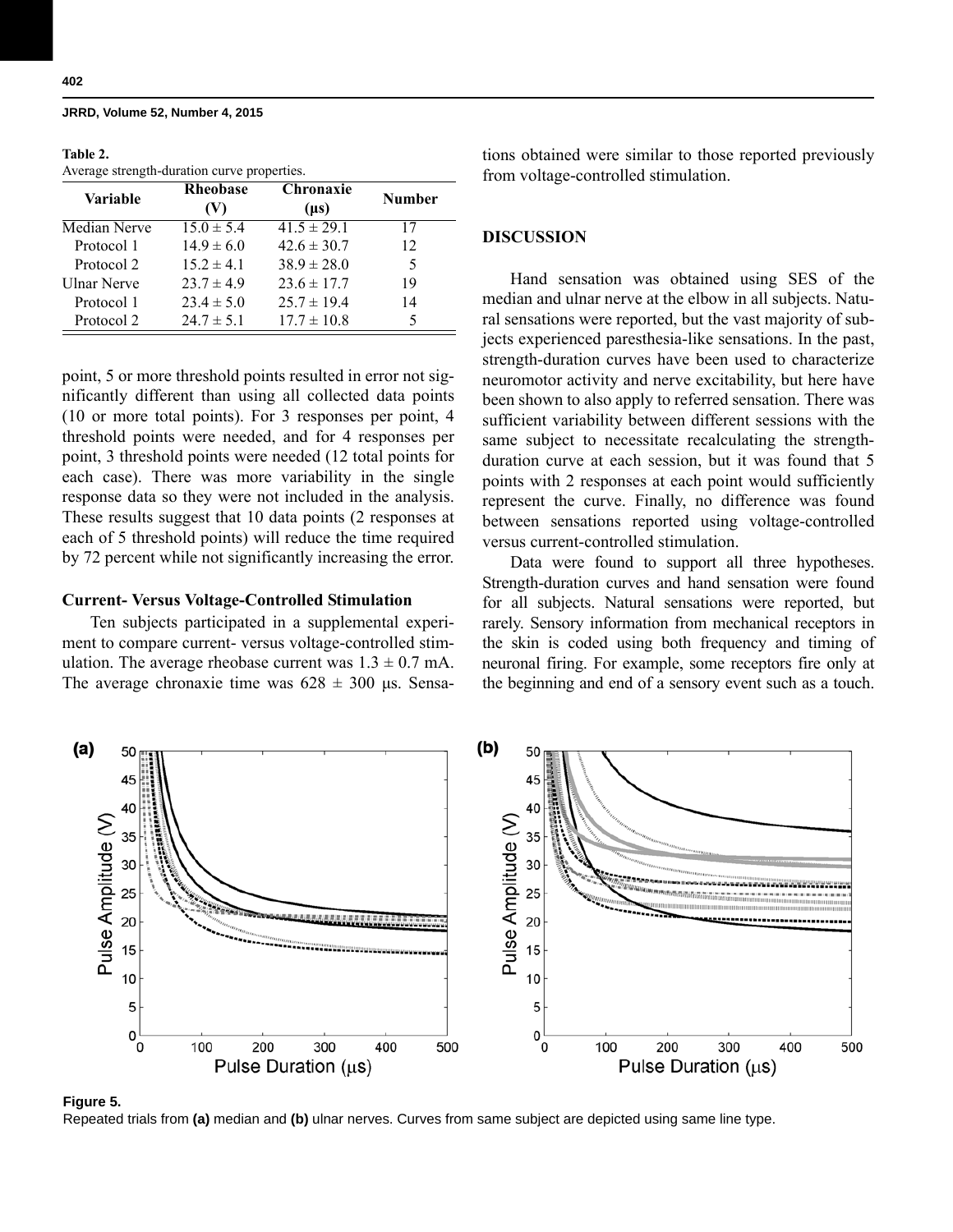

#### **Figure 6.**

Mean root mean square (RMS) error for each number of threshold points and each number of repeated responses. Error bars represent standard error. Star at lower right is mean RMS error found by using all data points collected.

Other receptors fire throughout a sensory event and with frequency coding for the magnitude of sensation [23]. Even given the differences between the motor and sensory systems, most somatosensory stimulation has been performed using the same constant pulse trains as muscle stimulation [8–9]. Recent studies have been attempting to determine a pattern of stimulation that is more effectively interpreted by the somatosensory cortex. Patterned electrical stimulation of the sacral dermatomes has been found to decrease unwanted reflex bladder contractions to a greater extent than constant stimulation [24]. In addition, experience with stimulation through nerve cuff electrodes in subjects with amputation suggests that small modulation of the amplitude or width of the pulses during stimulation trains provides a more natural sensation [12]. These methods will be investigated in future experiments to increase the occurrence of natural sensations.

Previous studies have reported chronaxie values or strength-duration time constants of sensory nerves averaging 300–650 μs using current-controlled stimulation from the skin surface [13–14]. These values are considerably higher than the 23 and 42 μs found using voltagecontrolled stimulation but consistent with the 628 μs found using current-controlled stimulation in this study. Holsheimer et al. reported that the chronaxie calculated from voltage stimulation was 30 to 40 percent lower than that calculated by current stimulation using implanted deep brain stimulation electrodes [25]. In the present study, chronaxie values were 93 percent lower using voltage-controlled stimulation. The current injected using voltage-controlled stimulation is dependent on the impedance of the skin and other tissue. In the Holsheimer et al. study, electrodes were implanted closer to the target fibers and so the tissue impedance had a minimal effect. Given the significant tissue impedance when using surface stimulation, a much higher rheobase voltage was required in the present study. A higher rheobase results in a lower chronaxie, which can explain the much lower chronaxie values found here. Since the focus of this study was on finding the strength-duration threshold curve rather than the specific values, it was not necessary to find the chronaxie values that would be calculated from current-controlled stimulation.

The average rheobase voltage from the median nerve was significantly lower than from the ulnar nerve. One possible explanation for this difference is the lower impedance in the ventral skin (used for median nerve stimulation) compared to the dorsal skin (used for ulnar nerve stimulation) of the arm [26]. A second explanation involves the anatomical differences in the location of the nerve relative to the stimulating electrodes. The ulnar nerve is being stimulated where it passes through the cubital tunnel. This location reduces the excitation of tissue other than the ulnar nerve but may also require higher stimulation to penetrate the tunnel. This hypothesis will be investigated further using an anatomically based computer model.

The protocol for obtaining the strength-duration curves was modified partway through testing in response to observations that many of the trials contained data points primarily in the linear portion of the strength-duration curve, near the rheobase voltage. Calculating the duration threshold while setting the voltage amplitude higher provided data points further up the curve and may have improved the chronaxie calculation even though qualitatively the curves were still similar.

Repeated strength-duration curves from different sessions were not reliably similar. Photographs from the initial session were used to place the electrodes at the second session and to position the arm but it was impossible to ensure the identical location of the electrode relative to the nerve. The larger contributor to this disparity was likely variations in skin impedance [27–28]. The impedance of the skin to a step input has been reported at anywhere from 10 to 10,000 kΩ cm<sup>2</sup> depending on the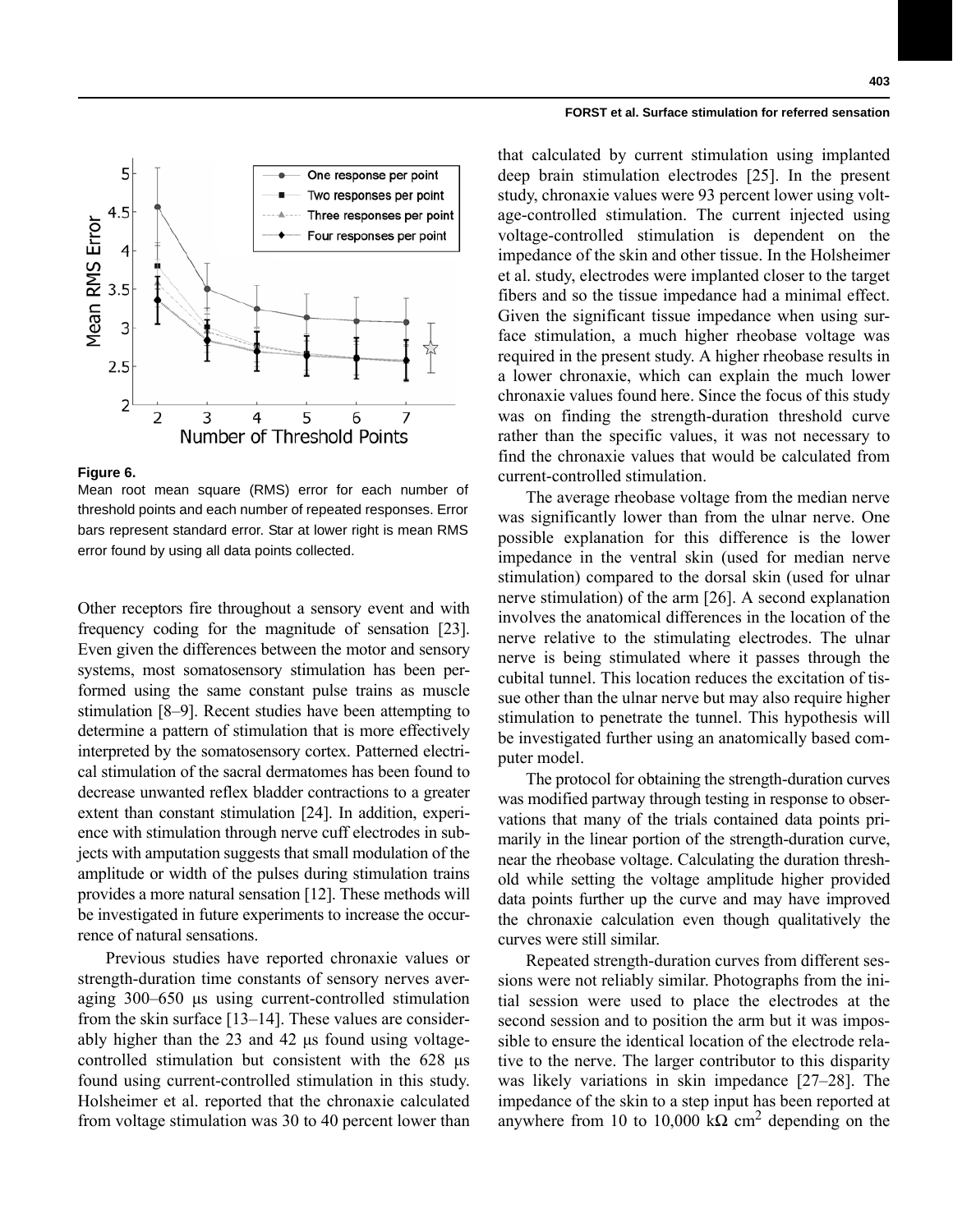electrode type and skin preparation. Skin abrasion was reported to significantly reduce the impedance [29]. In the present study, the skin was washed and cleaned with alcohol but no specific abrasion was performed. Had the skin been abraded, it may have reduced the overall rheobase voltages as well as the variability. Skin impedance has also been found to decrease after initial application of the electrodes due to electrolyte spread and penetration into the skin [26]. The present trial was designed with an initial period of stimulation without data collection to allow the subject to get used to the sensations as well as to let the impedance between the electrode and the nerve stabilize.

The location of the electrodes and the position of the arm both influenced the location of the referred sensation. If the sensation location changed during testing, subjects were instructed to adjust their position until the original sensation returned. This is a limitation of using SES and is undesirable for a clinical system. An electrode array with adjustable relative activations is being developed to allow virtual movement of the electrodes. This may also allow users to obtain sensation in multiple hand locations.

# **CONCLUSIONS**

SES at the elbow evokes referred sensation in the hand with use of both current-controlled and voltagecontrolled stimulation. Subject-specific strength-duration curves can be generated in a timely manner and used to define the lower boundary of the effective parameter space. These curves will be used in future studies to investigate the location and type of sensation that can be evoked with the goal of obtaining a stable location and decreasing paresthesia-like sensations.

# **ACKNOWLEDGMENTS**

#### **Author Contributions**:

*Study concept and design*: K. H. Polasek.

*Acquisition of data*: J. C. Forst, D. C. Blok, J. P. Slopsema, J. M. Boss, L. A. Heyboer, C. M. Tobias.

*Analysis and interpretation of data*: K. H. Polasek, J. C. Forst,

D. C. Blok, J. P. Slopsema, J. M. Boss, L. A. Heyboer, C. M. Tobias. *Drafting of manuscript*: K. H. Polasek, J. C. Forst, J. P. Slopsema. *Critical revision of manuscript for important intellectual content*: K. H. Polasek, J. C. Forst, D. C. Blok, J. P. Slopsema, J. M. Boss, L. A. Heyboer, C. M. Tobias.

*Study supervision*: K. H. Polasek.

**Financial Disclosures**: The authors have declared that no competing interests exist.

**Funding/Support**: This material is the result of work supported with resources and the use of facilities at Hope College, Holland, Michigan. **Additional Contributions**: The authors would like to thank all of the subjects who participated in the study as well as Jill VanderStoep for assistance with the statistical analysis. All student authors were undergraduates during the study period. Currently, Johanna C. Forst, MS, is working at Medtronic in Minneapolis, Minnesota, and Carson M. Tobias is working at Rose Medical in Grand Rapids, Michigan. Derek C. Blok is now affiliated with Wayne State University School of Medicine in Detroit, Michigan. Julia P. Slopsema is now affiliated with the Department of Biomedical Engineering at the University of Minnesota, Minneapolis, Minnesota. Lane A. Heyboer is now affiliated with the Department of Biomedical Engineering at the University of Michigan, Ann Arbor, Michigan.

**Institutional Review**: This study received approval from the Hope College Human Subjects Review Board. All subjects gave informed consent.

**Participant Follow-Up**: The authors do not plan to inform participants of the publication of this study.

# **REFERENCES**

- 1. Mulvey MR, Radford HE, Fawkner HJ, Hirst L, Neumann V, Johnson MI. Transcutaneous electrical nerve stimulation for phantom pain and stump pain in adult amputees. Pain Pract. 2013;13(4):289–96. [\[PMID:22935086\]](http://www.ncbi.nlm.nih.gov/entrez/query.fcgi?cmd=Retrieve&db=PubMed&list_uids=22935086&dopt=Abstract)
- 2. Szeto AY, Saunders FA. Electrocutaneous stimulation for sensory communication in rehabilitation engineering. IEEE Trans Biomed Eng. 1982;29(4):300–308. [\[PMID:7068167\]](http://www.ncbi.nlm.nih.gov/entrez/query.fcgi?cmd=Retrieve&db=PubMed&list_uids=7068167&dopt=Abstract) [h](http://www.ncbi.nlm.nih.gov/entrez/query.fcgi?cmd=Retrieve&db=PubMed&list_uids=7068167&dopt=Abstract)[ttp://dx.doi.org/10.1109/TBME.1982.324948](http://dx.doi.org/10.1109/TBME.1982.324948)
- 3. Buma DG, Buitenweg JR, Veltink PH. Intermittent stimulation delays adaptation to electrocutaneous sensory feedback. IEEE Trans Neural Syst Rehabil Eng. 2007;15(3): 435–41. [\[PMID:17894276\]](http://www.ncbi.nlm.nih.gov/entrez/query.fcgi?cmd=Retrieve&db=PubMed&list_uids=17894276&dopt=Abstract)

[h](http://www.ncbi.nlm.nih.gov/entrez/query.fcgi?cmd=Retrieve&db=PubMed&list_uids=17894276&dopt=Abstract)[ttp://dx.doi.org/10.1109/TNSRE.2007.903942](http://dx.doi.org/10.1109/TNSRE.2007.903942)

- 4. D'Alonzo M, Clemente F, Cipriani C. Vibrotactile stimulation promotes embodiment of an alien hand in amputees with phantom sensations. IEEE Trans Neural Syst Rehabil Eng. 2014;23(3):450–57. [\[PMID:25051556\]](http://www.ncbi.nlm.nih.gov/entrez/query.fcgi?cmd=Retrieve&db=PubMed&list_uids=25051556&dopt=Abstract)
- 5. Meek SG, Jacobsen SC, Goulding PP. Extended physiologic taction: Design and evaluation of a proportional force feedback system. J Rehabil Res Dev. 1989;26(3):53–62. [\[PMID:2666644\]](http://www.ncbi.nlm.nih.gov/entrez/query.fcgi?cmd=Retrieve&db=PubMed&list_uids=2666644&dopt=Abstract)
- 6. Fan RE, Culjat MO, King CH, Franco ML, Boryk R, Bisley JW, Dutson E, Grundfest WS. A haptic feedback system for lower-limb prostheses. IEEE Trans Neural Syst Rehabil Eng. 2008;16(3):270–77. [\[PMID:18586606\]](http://www.ncbi.nlm.nih.gov/entrez/query.fcgi?cmd=Retrieve&db=PubMed&list_uids=18586606&dopt=Abstract) [h](http://www.ncbi.nlm.nih.gov/entrez/query.fcgi?cmd=Retrieve&db=PubMed&list_uids=18586606&dopt=Abstract)[ttp://dx.doi.org/10.1109/TNSRE.2008.920075](http://dx.doi.org/10.1109/TNSRE.2008.920075)
- 7. Marasco PD, Kim K, Colgate JE, Peshkin MA, Kuiken TA. Robotic touch shifts perception of embodiment to a prosthesis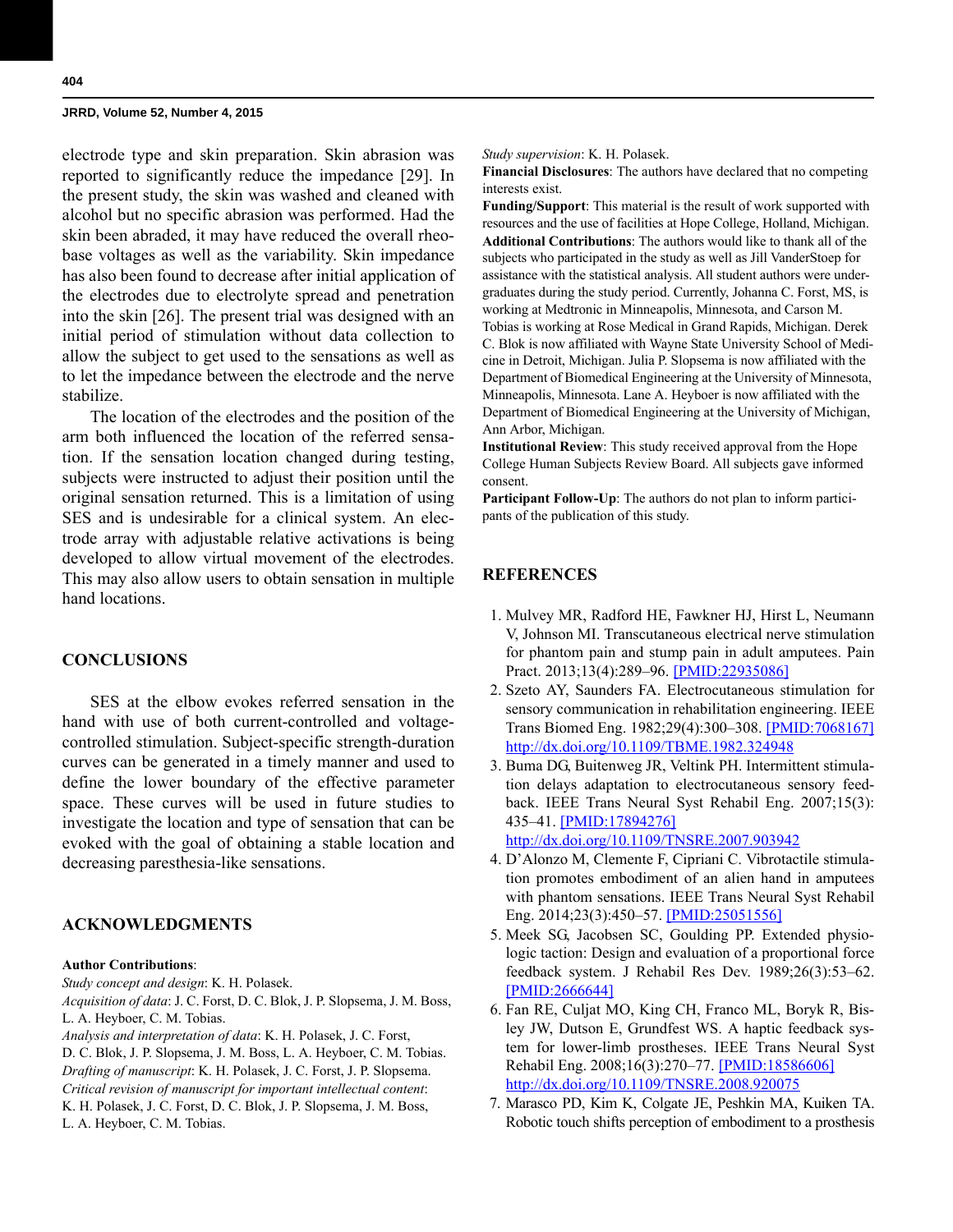in targeted reinnervation amputees. Brain. 2011;134(Pt 3): 747–58. [\[PMID:21252109\]](http://www.ncbi.nlm.nih.gov/entrez/query.fcgi?cmd=Retrieve&db=PubMed&list_uids=21252109&dopt=Abstract) [h](http://www.ncbi.nlm.nih.gov/entrez/query.fcgi?cmd=Retrieve&db=PubMed&list_uids=21252109&dopt=Abstract)[ttp://dx.doi.org/10.1093/brain/awq361](http://dx.doi.org/10.1093/brain/awq361)

 8. Clippinger FW, Avery R, Titus BR. A sensory feedback system for an upper-limb amputation prosthesis. Bull Prosthet Res. 1974;(Fall):247–58. [\[PMID:4462906\]](http://www.ncbi.nlm.nih.gov/entrez/query.fcgi?cmd=Retrieve&db=PubMed&list_uids=4462906&dopt=Abstract)

- 9. Dhillon GS, Horch KW. Direct neural sensory feedback and control of a prosthetic arm. IEEE Trans Neural Syst Rehabil Eng. 2005;13(4):468–72. [\[PMID:16425828\]](http://www.ncbi.nlm.nih.gov/entrez/query.fcgi?cmd=Retrieve&db=PubMed&list_uids=16425828&dopt=Abstract) [h](http://www.ncbi.nlm.nih.gov/entrez/query.fcgi?cmd=Retrieve&db=PubMed&list_uids=16425828&dopt=Abstract)[ttp://dx.doi.org/10.1109/TNSRE.2005.856072](http://dx.doi.org/10.1109/TNSRE.2005.856072)
- 10. Rossini PM, Micera S, Benvenuto A, Carpaneto J, Cavallo G, Citi L, Cipriani C, Denaro L, Denaro V, Di Pino G, Ferreri F, Guglielmelli E, Hoffmann KP, Raspopovic S, Rigosa J, Rossini L, Tombini M, Dario P. Double nerve intraneural interface implant on a human amputee for robotic hand control. Clin Neurophysiol. 2010;121(5):777–83. [\[PMID:20110193\]](http://www.ncbi.nlm.nih.gov/entrez/query.fcgi?cmd=Retrieve&db=PubMed&list_uids=20110193&dopt=Abstract)

[h](http://www.ncbi.nlm.nih.gov/entrez/query.fcgi?cmd=Retrieve&db=PubMed&list_uids=20110193&dopt=Abstract)[ttp://dx.doi.org/10.1016/j.clinph.2010.01.001](http://dx.doi.org/10.1016/j.clinph.2010.01.001)

- 11. Raspopovic S, Capogrosso M, Petrini FM, Bonizzato M, Rigosa J, Di Pino G, Carpaneto J, Controzzi M, Boretius T, Fernandez E, Granata G, Oddo CM, Citi L, Ciancio AL, Cipriani C, Carrozza MC, Jensen W, Guglielmelli E, Stieglitz T, Rossini PM, Micera S. Restoring natural sensory feedback in real-time bidirectional hand prostheses. Sci Transl Med. 2014;6(222):222ra19. [\[PMID:24500407\]](http://www.ncbi.nlm.nih.gov/entrez/query.fcgi?cmd=Retrieve&db=PubMed&list_uids=24500407&dopt=Abstract) [h](http://www.ncbi.nlm.nih.gov/entrez/query.fcgi?cmd=Retrieve&db=PubMed&list_uids=24500407&dopt=Abstract)[ttp://dx.doi.org/10.1126/scitranslmed.3006820](http://dx.doi.org/10.1126/scitranslmed.3006820)
- 12. Tan DW, Schiefer MA, Keith MW, Anderson JR, Tyler J, Tyler DJ. A neural interface provides long-term stable natural touch perception. Sci Transl Med. 2014;6(257): 257ra138. [\[PMID:25298320\]](http://www.ncbi.nlm.nih.gov/entrez/query.fcgi?cmd=Retrieve&db=PubMed&list_uids=25298320&dopt=Abstract) [h](http://www.ncbi.nlm.nih.gov/entrez/query.fcgi?cmd=Retrieve&db=PubMed&list_uids=25298320&dopt=Abstract)[ttp://dx.doi.org/10.1126/scitranslmed.3008669](http://dx.doi.org/10.1126/scitranslmed.3008669)
- 13. Mogyoros I, Kiernan MC, Burke D. Strength-duration properties of human peripheral nerve. Brain. 1996;119(Pt 2):439–47. [\[PMID:8800939\]](http://www.ncbi.nlm.nih.gov/entrez/query.fcgi?cmd=Retrieve&db=PubMed&list_uids=8800939&dopt=Abstract) [h](http://www.ncbi.nlm.nih.gov/entrez/query.fcgi?cmd=Retrieve&db=PubMed&list_uids=8800939&dopt=Abstract)[ttp://dx.doi.org/10.1093/brain/119.2.439](http://dx.doi.org/10.1093/brain/119.2.439)
- 14. Panizza M, Nilsson J, Roth BJ, Rothwell J, Hallett M. The time constants of motor and sensory peripheral nerve fibers measured with the method of latent addition. Electroencephalogr Clin Neurophysiol. 1994;93(2):147–54. [\[PMID:7512921\]](http://www.ncbi.nlm.nih.gov/entrez/query.fcgi?cmd=Retrieve&db=PubMed&list_uids=7512921&dopt=Abstract) [h](http://www.ncbi.nlm.nih.gov/entrez/query.fcgi?cmd=Retrieve&db=PubMed&list_uids=7512921&dopt=Abstract)[ttp://dx.doi.org/10.1016/0168-5597\(94\)90078-7](http://dx.doi.org/10.1016/0168-5597(94)90078-7)
- 15. Smith B, Peckham PH, Keith MW, Roscoe DD. An externally powered, multichannel, implantable stimulator for versatile control of paralyzed muscle. IEEE Trans Biomed Eng. 1987;34(7):499–508. [\[PMID:3610200\]](http://www.ncbi.nlm.nih.gov/entrez/query.fcgi?cmd=Retrieve&db=PubMed&list_uids=3610200&dopt=Abstract) <http://dx.doi.org/10.1109/TBME.1987.325979>
- 16. Smith B, Tang Z, Johnson MW, Pourmehdi S, Gazdik MM, Buckett JR, Peckham PH. An externally powered, multichannel, implantable stimulator-telemeter for control of paralyzed muscle. IEEE Trans Biomed Eng. 1998;45(4): 463–75. [\[PMID:9556963\]](http://www.ncbi.nlm.nih.gov/entrez/query.fcgi?cmd=Retrieve&db=PubMed&list_uids=9556963&dopt=Abstract) [h](http://www.ncbi.nlm.nih.gov/entrez/query.fcgi?cmd=Retrieve&db=PubMed&list_uids=9556963&dopt=Abstract)[ttp://dx.doi.org/10.1109/10.664202](http://dx.doi.org/10.1109/10.664202)
- 17. Taylor MM, Creelman CD. PEST: Efficient estimates on probability junctions. J Acoust Soc Am. 1967;41:782.
- 18. Taylor MM, Forbes SM, Creelman CD. PEST reduces bias in forced choice psychophysics. J Acoust Soc Am. 1983; 74(5):1367–74. [\[PMID:6643848\]](http://www.ncbi.nlm.nih.gov/entrez/query.fcgi?cmd=Retrieve&db=PubMed&list_uids=6643848&dopt=Abstract) [h](http://www.ncbi.nlm.nih.gov/entrez/query.fcgi?cmd=Retrieve&db=PubMed&list_uids=6643848&dopt=Abstract)[ttp://dx.doi.org/10.1121/1.390161](http://dx.doi.org/10.1121/1.390161)
- 19. Weiss G. Sur la possibilité de rendre comparables entre eux les appareils servant a l'excitation électrique. Arch Ital Biol. 1901;35:416–46. French.
- 20. Bostock H. The strength-duration relationship for excitation of myelinated nerve: Computed dependence on membrane parameters. J Physiol. 1983;341:59–74. [\[PMID:6312032\]](http://www.ncbi.nlm.nih.gov/entrez/query.fcgi?cmd=Retrieve&db=PubMed&list_uids=6312032&dopt=Abstract) [h](http://www.ncbi.nlm.nih.gov/entrez/query.fcgi?cmd=Retrieve&db=PubMed&list_uids=6312032&dopt=Abstract)[ttp://dx.doi.org/10.1113/jphysiol.1983.sp014792](http://dx.doi.org/10.1113/jphysiol.1983.sp014792)
- 21. Peckham PH, Knutson JS. Functional electrical stimulation for neuromuscular applications. Annu Rev Biomed Eng. 2005;7:327–60. [\[PMID:16004574\]](http://www.ncbi.nlm.nih.gov/entrez/query.fcgi?cmd=Retrieve&db=PubMed&list_uids=16004574&dopt=Abstract) [h](http://www.ncbi.nlm.nih.gov/entrez/query.fcgi?cmd=Retrieve&db=PubMed&list_uids=16004574&dopt=Abstract)[ttp://dx.doi.org/10.1146/annurev.bioeng.6.040803.140103](http://dx.doi.org/10.1146/annurev.bioeng.6.040803.140103)

22. Jenkins DB. Hollinshead's functional anatomy of the limbs and back. 8th ed. Philadelphia (PA): W.B. Saunders Company; 2002.

- 23. Gardner EP, Martin JH. Coding of sensory information. In: Principles of neural science. 4th ed. New York (NY): McGraw-Hill; 2000. p. 411–29.
- 24. McCoin JL, Bhadra N, Gustafson KJ. Electrical stimulation of sacral dermatomes can suppress aberrant urethral reflexes in felines with chronic spinal cord injury. Neurourol Urodyn. 2013;32(1):92–97. [\[PMID:22674730\]](http://www.ncbi.nlm.nih.gov/entrez/query.fcgi?cmd=Retrieve&db=PubMed&list_uids=22674730&dopt=Abstract)
- 25. Holsheimer J, Dijkstra EA, Demeulemeester H, Nuttin B. Chronaxie calculated from current-duration and voltageduration data. J Neurosci Methods. 2000;97(1):45–50. [\[PMID:10771074\]](http://www.ncbi.nlm.nih.gov/entrez/query.fcgi?cmd=Retrieve&db=PubMed&list_uids=10771074&dopt=Abstract) [h](http://www.ncbi.nlm.nih.gov/entrez/query.fcgi?cmd=Retrieve&db=PubMed&list_uids=10771074&dopt=Abstract)[ttp://dx.doi.org/10.1016/S0165-0270\(00\)00163-1](http://dx.doi.org/10.1016/S0165-0270(00)00163-1)
- 26. Grimnes S. Impedance measurement of individual skin surface electrodes. Med Biol Eng Comput. 1983;21(6):750–55. [\[PMID:6664135\]](http://www.ncbi.nlm.nih.gov/entrez/query.fcgi?cmd=Retrieve&db=PubMed&list_uids=6664135&dopt=Abstract) [h](http://www.ncbi.nlm.nih.gov/entrez/query.fcgi?cmd=Retrieve&db=PubMed&list_uids=6664135&dopt=Abstract)[ttp://dx.doi.org/10.1007/BF02464038](http://dx.doi.org/10.1007/BF02464038)
- 27. Rosell J, Colominas J, Riu P, Pallas-Areny R, Webster JG. Skin impedance from 1 Hz to 1 MHz. IEEE Trans Biomed Eng. 1988;35(8):649–51. [\[PMID:3169817\]](http://www.ncbi.nlm.nih.gov/entrez/query.fcgi?cmd=Retrieve&db=PubMed&list_uids=3169817&dopt=Abstract) [h](http://www.ncbi.nlm.nih.gov/entrez/query.fcgi?cmd=Retrieve&db=PubMed&list_uids=3169817&dopt=Abstract)[ttp://dx.doi.org/10.1109/10.4599](http://dx.doi.org/10.1109/10.4599)
- 28. Edelberg R. Relation of electrical properties of skin to structure and physiologic state. J Invest Dermatol. 1977; 69(3):324–27. [\[PMID:894073\]](http://www.ncbi.nlm.nih.gov/entrez/query.fcgi?cmd=Retrieve&db=PubMed&list_uids=894073&dopt=Abstract) [h](http://www.ncbi.nlm.nih.gov/entrez/query.fcgi?cmd=Retrieve&db=PubMed&list_uids=894073&dopt=Abstract)[ttp://dx.doi.org/10.1111/1523-1747.ep12507771](http://dx.doi.org/10.1111/1523-1747.ep12507771)
- 29. Huigen E, Peper A, Grimbergen CA. Investigation into the origin of the noise of surface electrodes. Med Biol Eng Comput. 2002;40(3):332–38. [\[PMID:12195981\]](http://www.ncbi.nlm.nih.gov/entrez/query.fcgi?cmd=Retrieve&db=PubMed&list_uids=12195981&dopt=Abstract) [h](http://www.ncbi.nlm.nih.gov/entrez/query.fcgi?cmd=Retrieve&db=PubMed&list_uids=12195981&dopt=Abstract)[ttp://dx.doi.org/10.1007/BF02344216](http://dx.doi.org/10.1007/BF02344216)

Submitted for publication May 30, 2014. Accepted in revised form March 25, 2015.